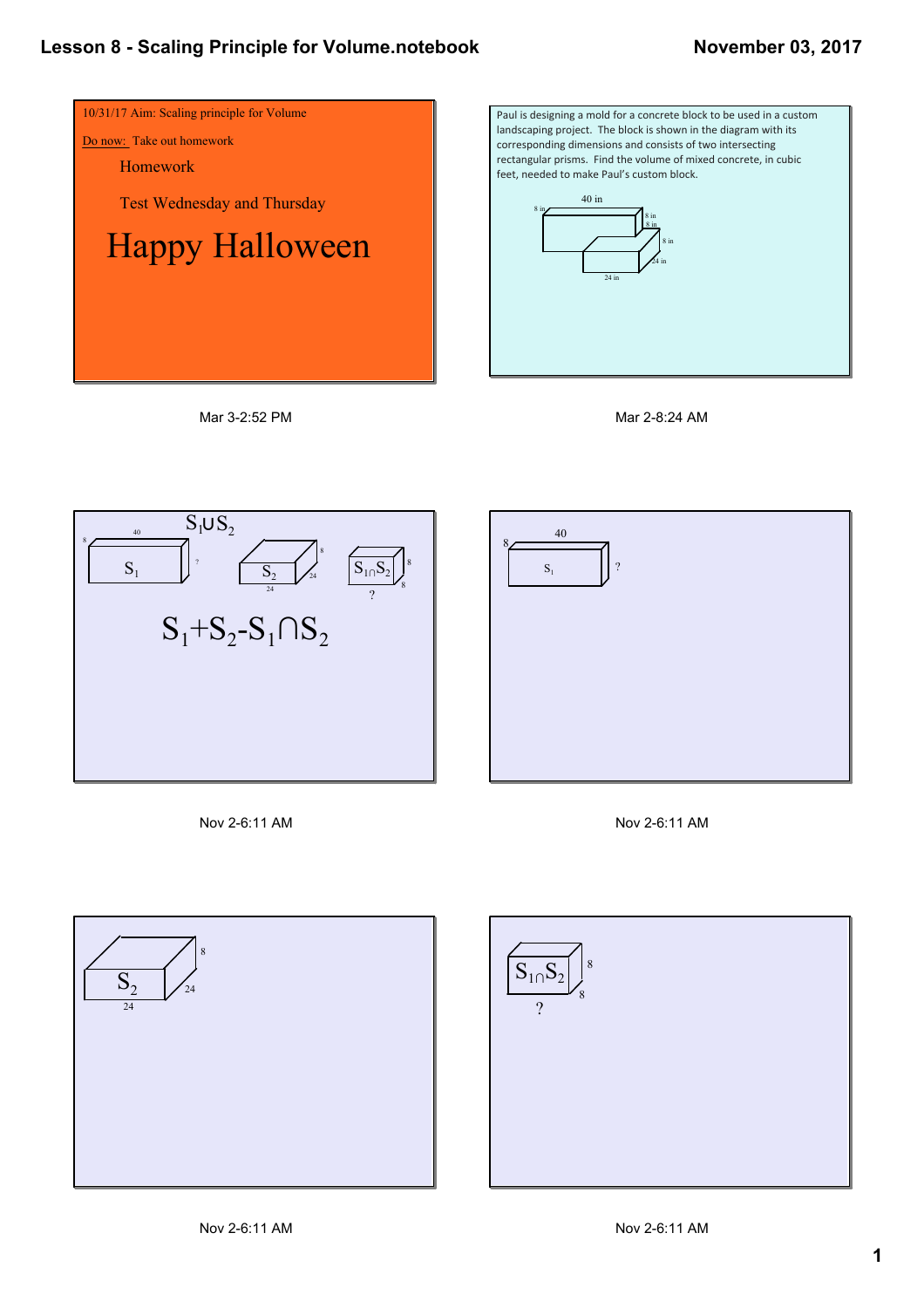

Paul is designing a mold for a concrete block to be used in a custom landscaping project. The block is shown in the diagram with its corresponding dimensions and consists of two intersecting rectangular prisms. Find the volume of mixed concrete, in cubic feet, needed to make Paul's custom block.





| $\Delta\,A\sim\Delta\,B$<br>6:4<br>9:4                                                         |
|------------------------------------------------------------------------------------------------|
| $3^2:2^2$<br>3:2<br>$\vert$ 6<br>$\boldsymbol{A}$<br>$\overline{\mathbf{3}}$                   |
| Rectangle $A \sim$ Rectangle $B$<br>$1\frac{3}{2}$<br>15<br>$\boldsymbol{B}$<br>5 <sup>1</sup> |

Oct 31-6:23 AM Oct 31-6:23 AM





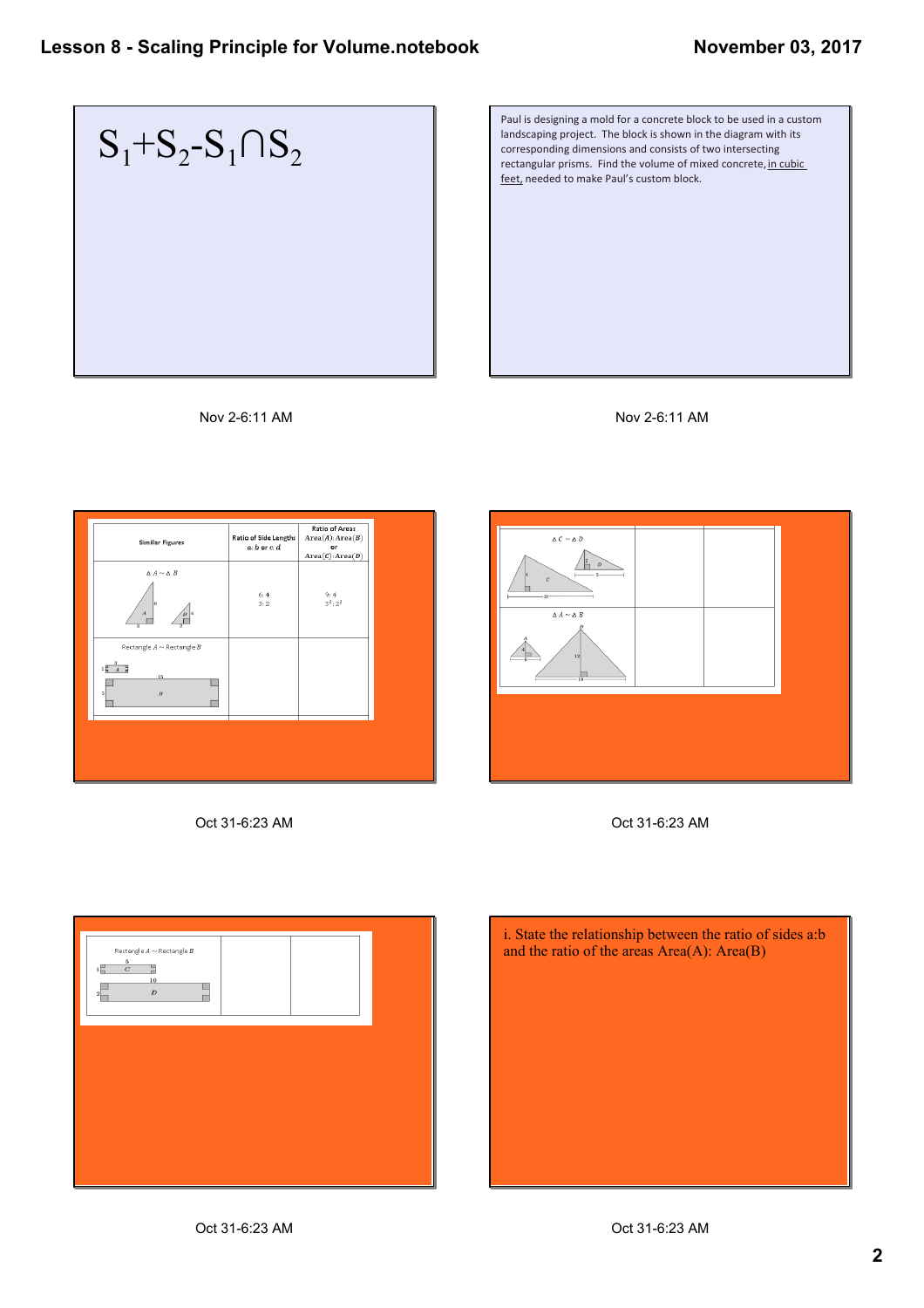

Oct 31-6:23 AM













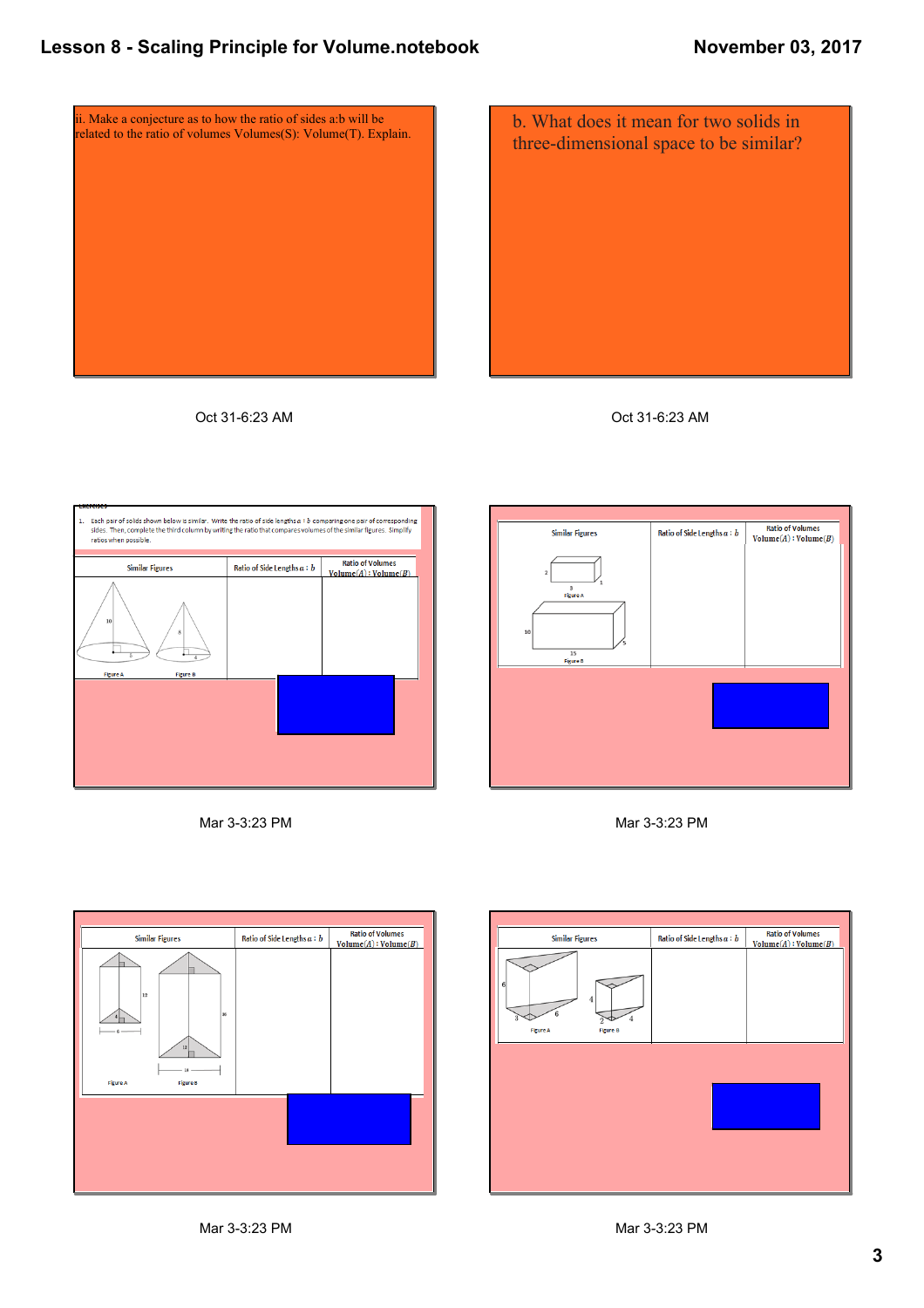





b. Suppose a similarity transformation takes a solid S to a solid T at scale factor r. How do you think the volume of S compares to the Volume of T?

) If 2 rectangular prisms aresimilar and the ratio of the areas of their bases is 16: 4, find the ratio of the volumes of the similar solids,

Mar 3-3:23 PM



b. If one side of the triangular base is scaled by a factor of 2, the other side of the triangular base is scaled by a factor of  $\frac{4}{3}$ , and the height of the prism is scaled by a factor of  $\frac{3}{2}$ , what are the dimensions of the scaled triangular prism?  $\overline{5}$  $15$  $\sim$   $\sim$   $\sim$ 

Mar 3-3:23 PM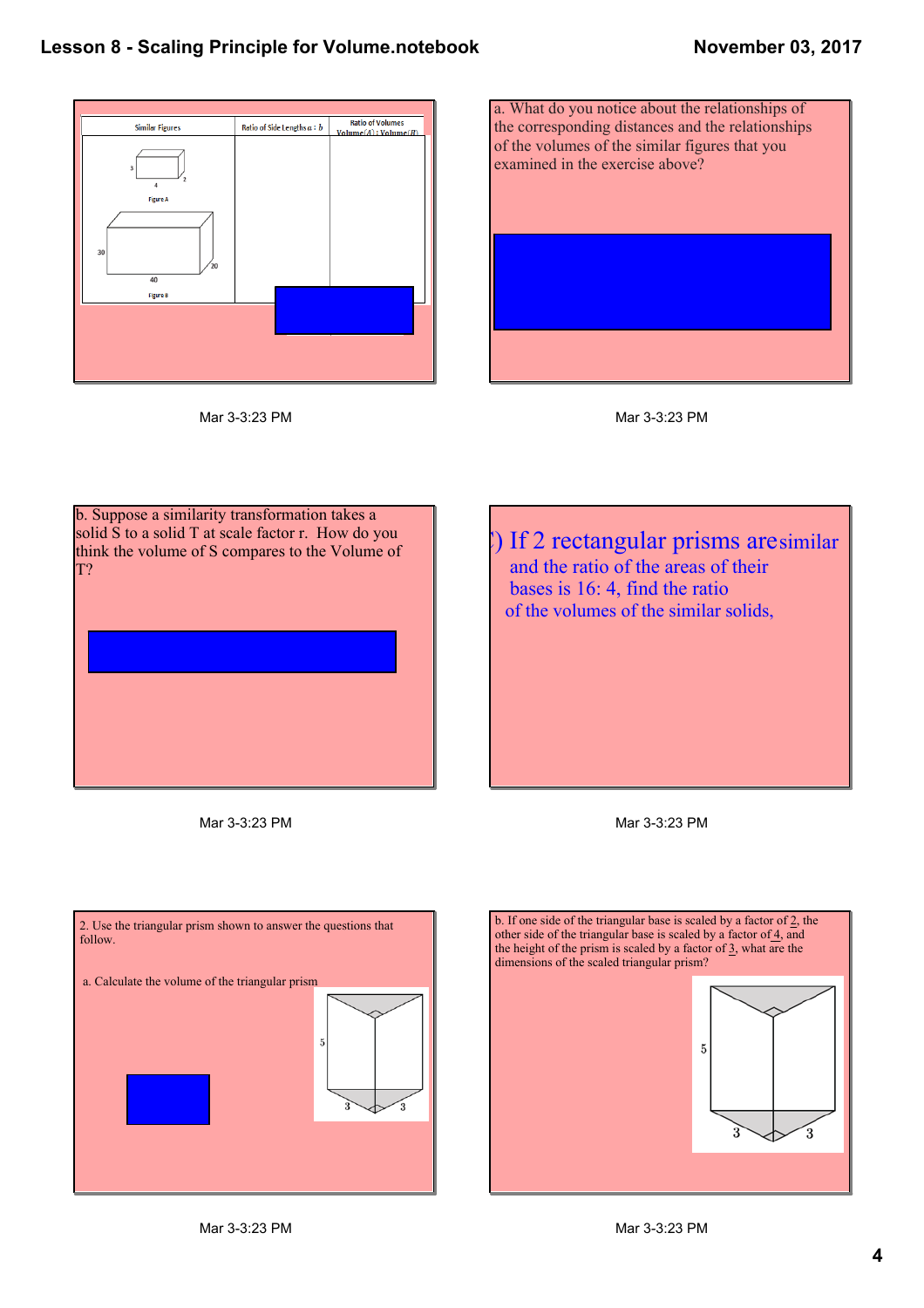

Mar 3-3:23 PM







Mar 3-3:23 PM







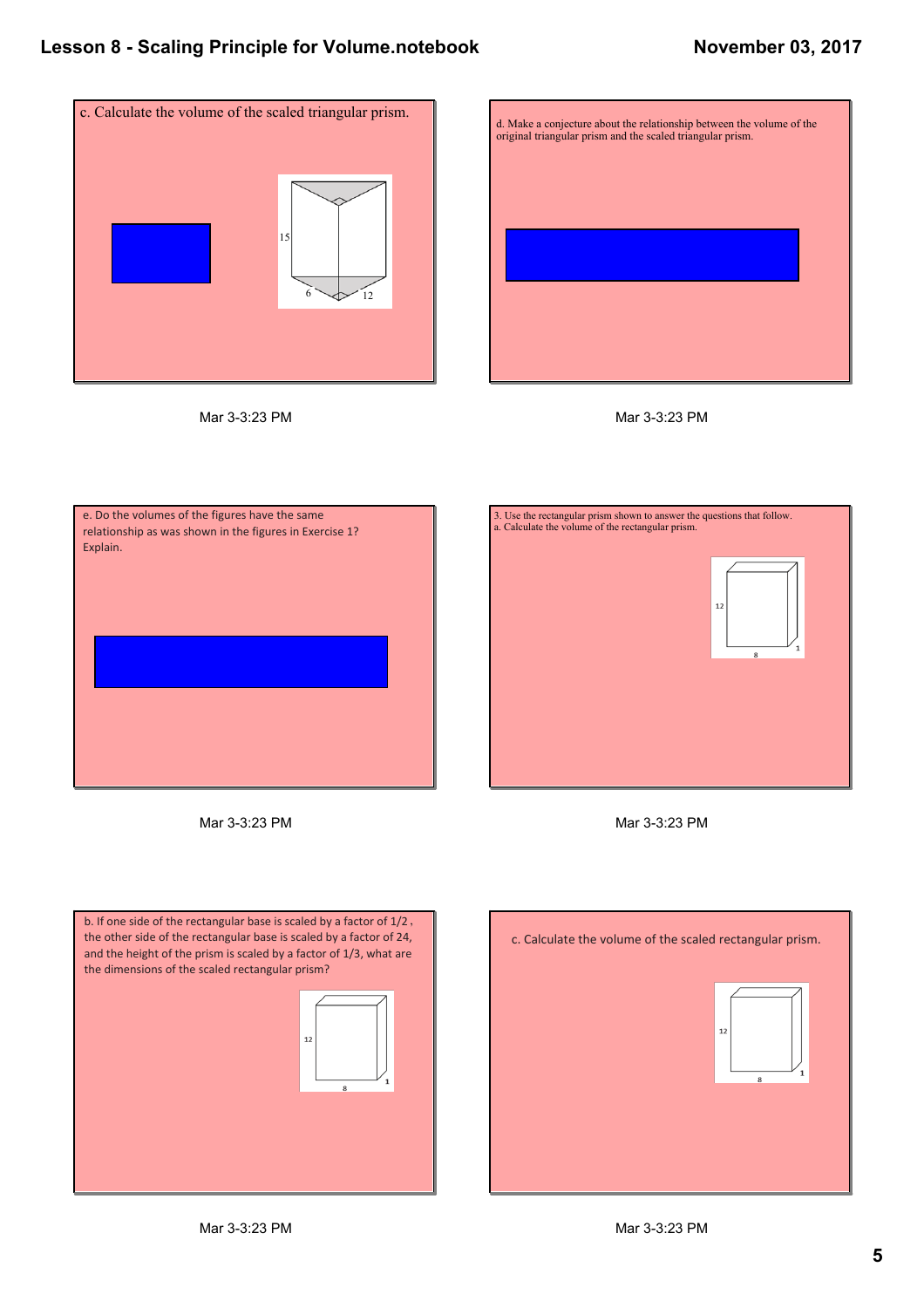## **Lesson 8 Scaling Principle for Volume.notebook**



Mar 3-3:23 PM



Oct 31-6:43 AM

1. Coffees sold at a deli come in similar‐shaped cups. A small cup has a height of 4.2", and a large cup has a height of 5". The large coffee holds 12 fluid ounces. How much coffee is in a small cup? Round your answer to the nearest tenth of an ounce.

2. Right circular cylinder A has volume 2,700 and radius 3. Right circular cylinder B is similar to cylinder A and has volume 6,400. Find the radius of cylinder B.

Oct 31-6:47 AM

Oct 31-6:48 AM

3. The Empire State Building is a 102 - story skyscraper. Its height is 1,250 ft from the ground to<br>the roof. The length and width of the building are approximately 424 ft. and 187 ft. **, respectively.**<br>A manufacturing com a. The miniature version is just  $1/2,500$  of the size of the original. What are the dimensions of the miniature Empire State Building?  $W: 187 (300) = .07$ b. Determine the volume of the miniature building. Explain how you<br>determined the volume.<br> $V = Bh = (L \cdot w) + ... = .5 (.17)(.07)$ <br>= .00 |98 f + 3 determined the volume.

4. If a right square pyramid has a 2x2 square base and height 1, then its volume is4/3. Use this information to find the volume of a right rectangular prism with base dimensions axb and height h.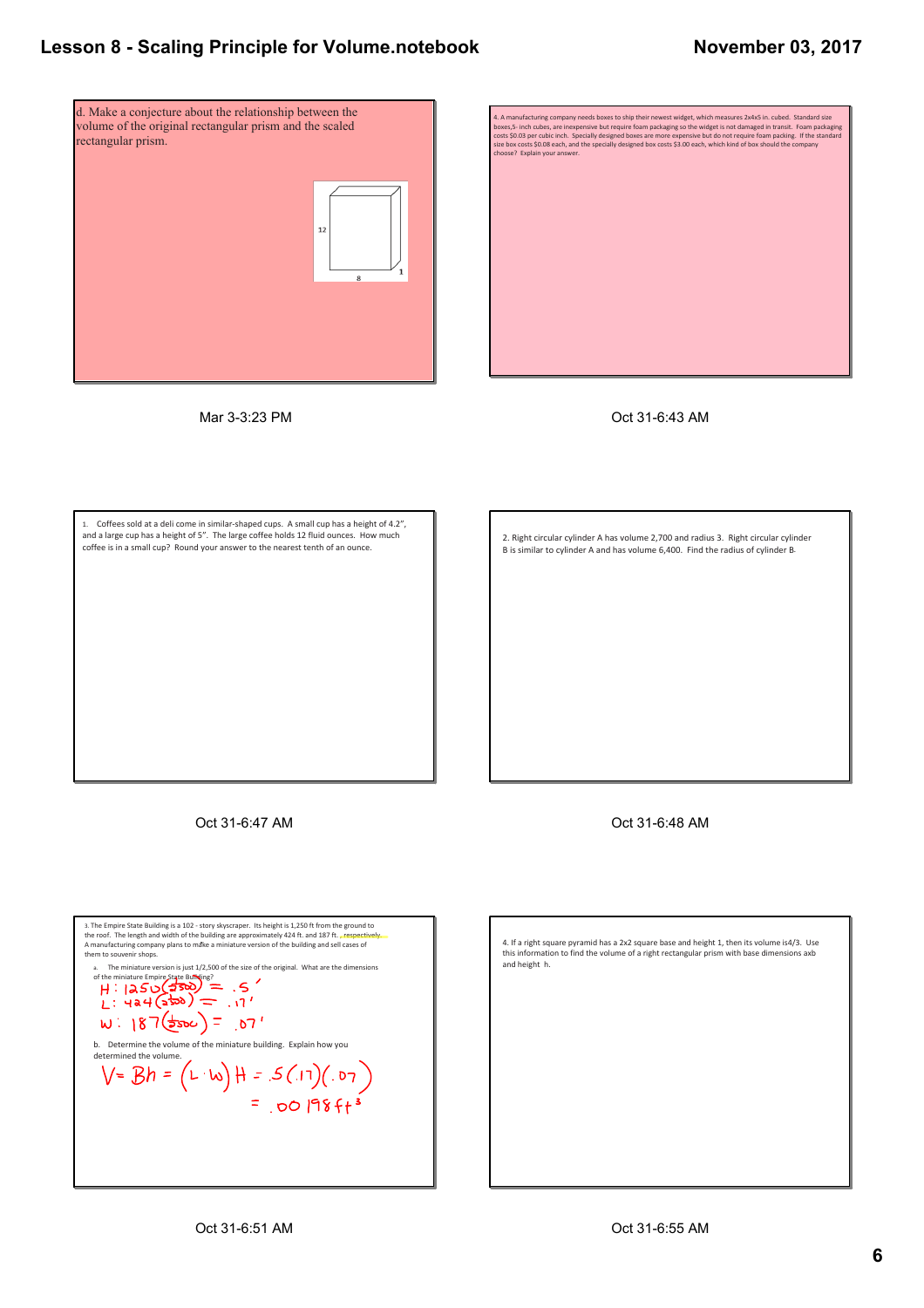## **Lesson 8 Scaling Principle for Volume.notebook**



Oct 31-6:57 AM







Mar 3-3:23 PM

**OOD** Michaels box is way  $+$ Increase and dimension by 2 کی

Nov 3-1:08 PM